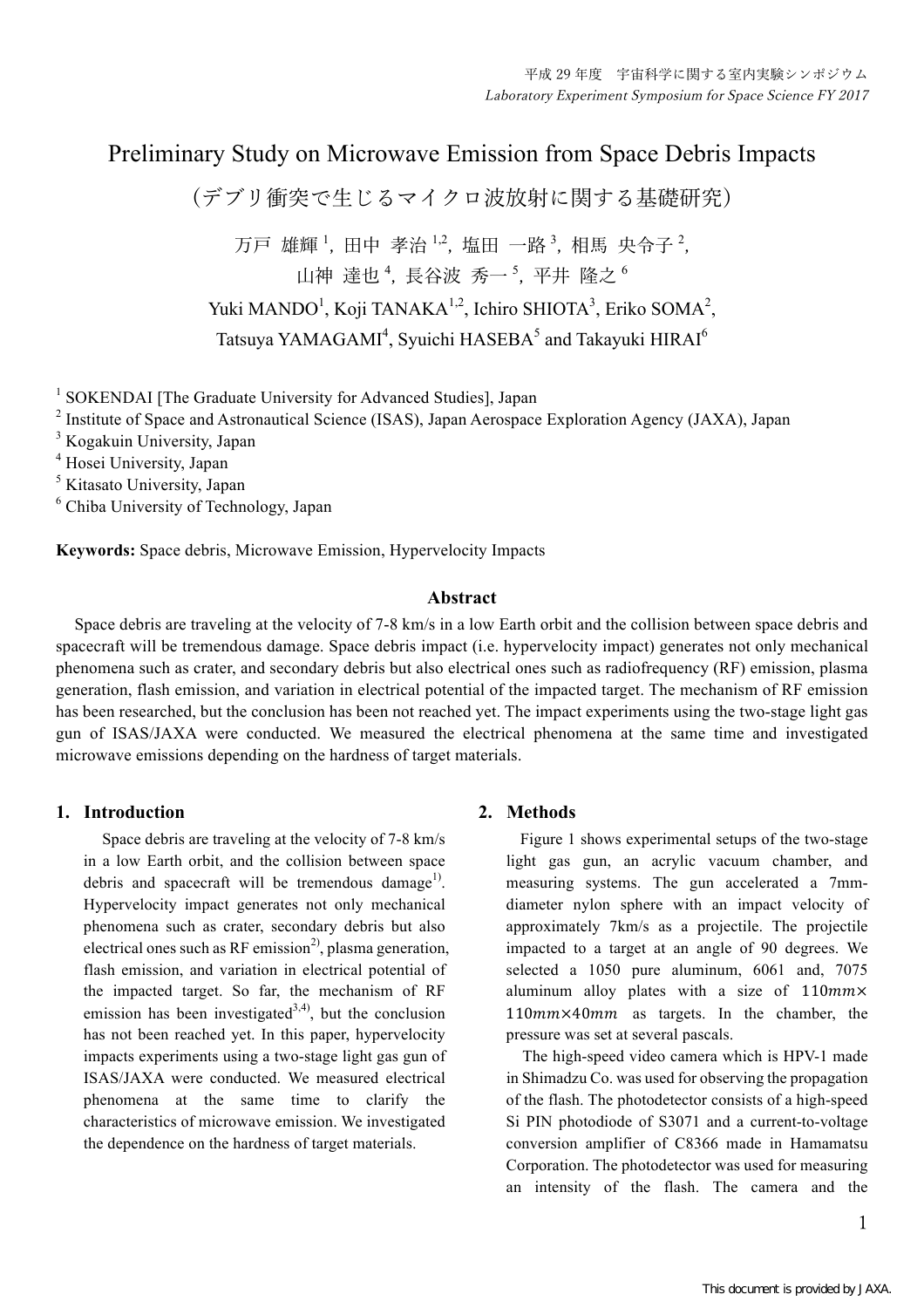photodetector were located at the perpendicular to the target. Double probes were used for detecting the plasma current. The electrodes used a cylinder wire with a diameter of 2mm and a length of 10mm. An applied voltage was 9.2V between electrodes and the flowing current was measured. Probes were set on both front and rear sides. Probes on the front side were used for investigating the propagation of the plasma generation. The electrical potential was measured by monitoring the difference between the potential of the ground and one of the target. The target was isolated from the ground.

 Microwave measurement was used for antennas with the frequency bands of 300MHz, 2.1GHz, and 5.8GHz. The receiving systems are shown in Fig. 2. In the receiving system of the 300MHz band, the receiving signals are amplified through a low noise amplified and directly recorded to a digital storage oscilloscope (DSO). In the receiving systems of 2.1GHz and 5.8GHz bands, we amplified the receiving signals and applied for the heterodyne system because DSO cannot measure signals at the frequency bands of 2.1GHz and 5.8GHz. The antennas were set on the front side and the rear one of the target.





(b) Side view



平成 29 年度 宇宙科学に関する室内実験シンポジウム Laboratory Experiment Symposium for Space Science FY 2017



(b) 2.1GHz and 5.8GHz bands

Fig. 2. The receiving systems for measuring microwave emissions.

#### **3. Results & Discussion**

 The craters of aluminum targets can be seen in Fig. 3. The damage of the crater in 1050 pure aluminum is the biggest. The appearance of light propagation is shown in Fig. 4. The flash propagates from the impact point to the edge of the chamber. Figure 5 shows results of the simultaneous observation after the impact on the 1050 pure aluminum plate. The intensity of flash from the photodetector is shown in Fig. 5 (a). The rise-time of intensity was defined as the impact start time. Plasma current was measured as shown in Fig. 5 (b). Plasma current on a front side (ch1-ch.5) of the target was measured for dozens of microseconds, but one on a rear side (ch.6) was not measured. The variation of electrical potential in the target was observed during dozens of microseconds in Fig. 5 (c) Microwaves on the front side are as shown in Fig. 5 (d). The amplitude of microwaves was calibrated by deducting the gain of LNA. We confirmed the start time of emitting microwaves delayed compared with one of the other phenomena.

 Microwaves emit intermittently and consist of sharp pulses with a periodic time of several nanoseconds. Microwaves on both front and rear sides are received as shown in Fig. 6. The duration time of emitting microwave on both sides is approximately 5ms. The duration time of emitting microwaves is totally different from one of the other phenomena. Microwaves were received, but plasma current was not observed on the rear side. Therefore, we clarified that microwaves emit regardless of the plasma generation. In the case of 6061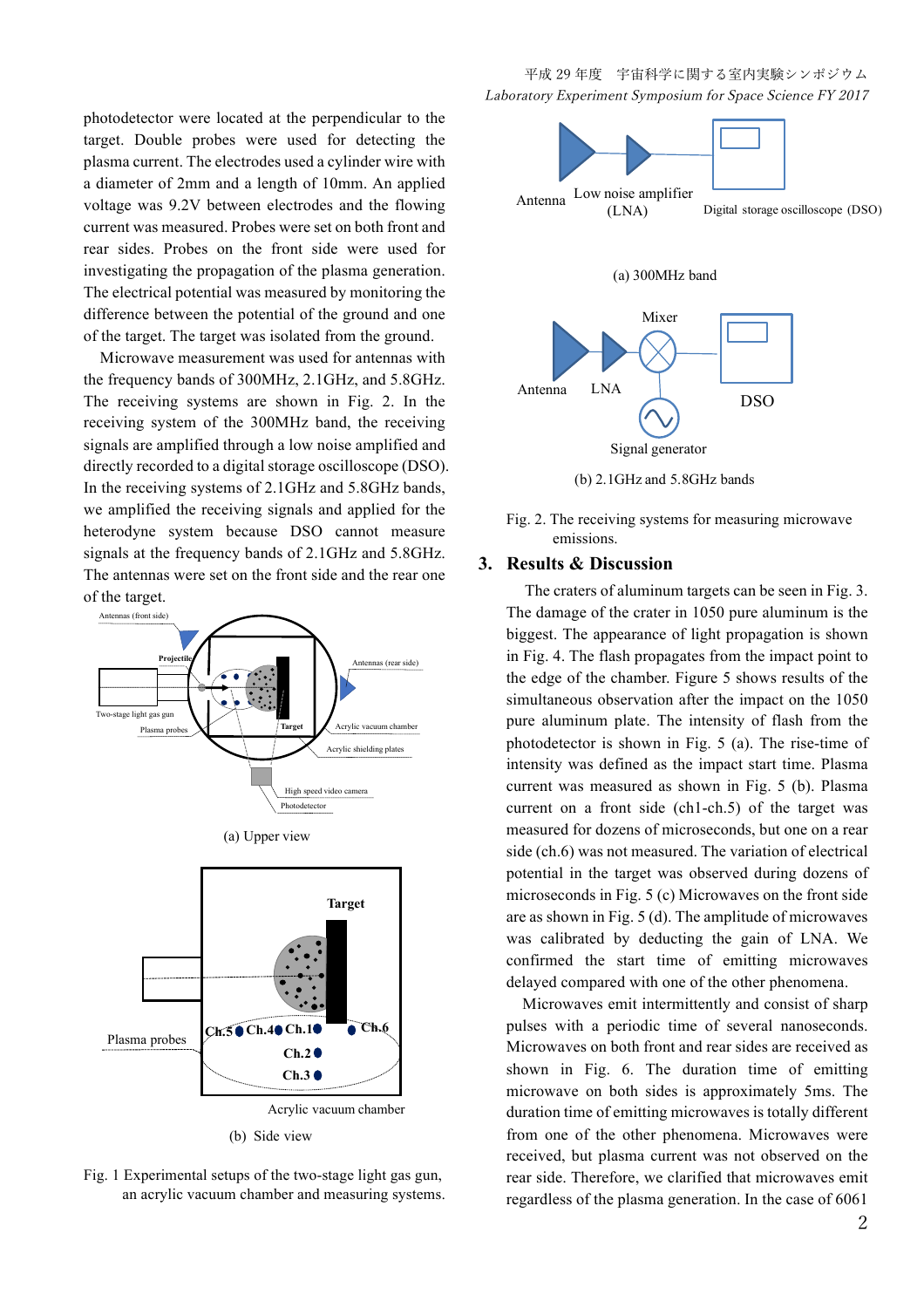and 7075 aluminum alloys targets, the maximum amplitude of microwaves seems to be different as shown in Fig. 7. We suggest that microwave emissions are related to the hardness of target materials.







Fig. 3. Craters of the impacted targets.





 $(20, 7075)$  -0.718µs 1.282µs 3.282µs

Fig. 4. The propagation of the flash.



Fig 5. Comparison of each electrical phenomenon.

平成 29 年度 宇宙科学に関する室内実験シンポジウム Laboratory Experiment Symposium for Space Science FY 2017



Fig. 7. Comparison of maximum amplitude of microwaves depending on target materials.

# **4. Conclusions**

 Hypervelocity impact experiments using the twostage light gas gun were conducted. We measured electrical phenomena of microwave emissions, light emission, plasma generation, variation in electrical potential at the same time and confirmed that microwaves emit regardless of plasma generation. The degrees of microwave emissions seem to be different depending on the hardness of target materials. As our future work, we will compare with the experimental results and numerical analysis, and clarify the mechanism of microwave emission.

## **Acknowledgment**

 Experiments were selected by the hypervelocity collision public offering of ISAS/JAXA. Authors wish to thank Dr. Hasegawa and Dr. Ishiyama.